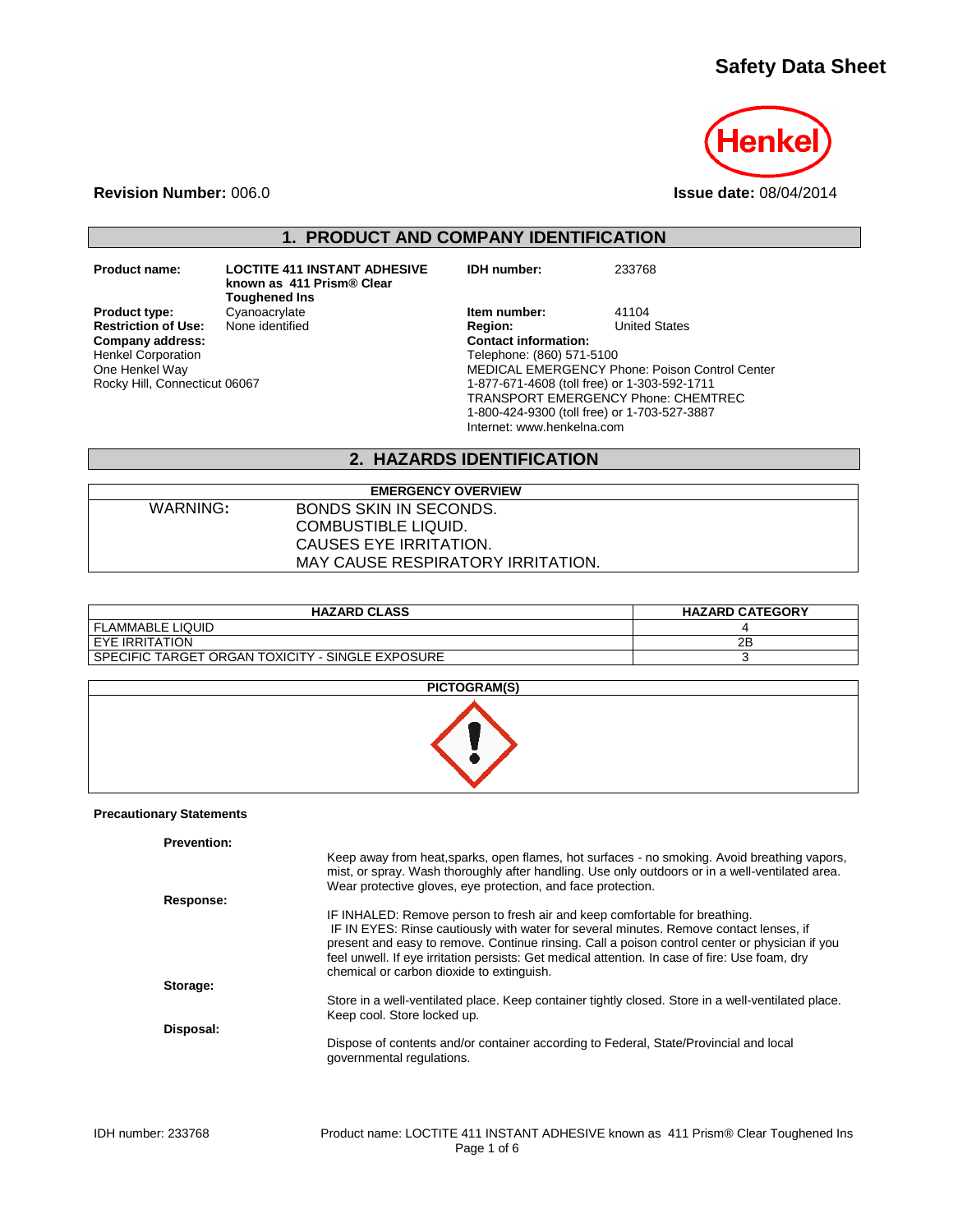Classification complies with OSHA Hazard Communication Standard (29 CFR 1910.1200) and is consistent with the provisions of the United Nations Globally Harmonized System of Classification and Labeling of Chemicals (GHS).

#### **See Section 11 for additional toxicological information.**

#### **3. COMPOSITION / INFORMATION ON INGREDIENTS**

| <b>Hazardous Component(s)</b> | <b>CAS Number</b> | Percentage* |
|-------------------------------|-------------------|-------------|
| Ethyl 2-cyanoacrylate         | 7085-85-0         | $60 - 100$  |
| Thickener                     | Proprietary       | $10 - 30$   |
| Filler                        | Proprietary       | $1 - 5$     |

\* Exact percentage is a trade secret. Concentration range is provided to assist users in providing appropriate protections.

| <b>4. FIRST AID MEASURES</b>     |                                                                                                                                                                                                                                                                                                                                                                                                                                                                                                                                                                  |  |  |
|----------------------------------|------------------------------------------------------------------------------------------------------------------------------------------------------------------------------------------------------------------------------------------------------------------------------------------------------------------------------------------------------------------------------------------------------------------------------------------------------------------------------------------------------------------------------------------------------------------|--|--|
| Inhalation:                      | Move to fresh air. If breathing is difficult, give oxygen. If not breathing, give<br>artificial respiration. If symptoms develop and persist, get medical attention.                                                                                                                                                                                                                                                                                                                                                                                             |  |  |
| Skin contact:                    | Do not pull bonded skin apart. Soak in warm soapy water. Gently peel apart<br>using a blunt instrument. If skin is burned due to the rapid generation of heat<br>by a large drop, seek medical attention. If lips are bonded, apply warm water<br>to the lips and encourage wetting and pressure from saliva in mouth. Peel or<br>roll lips apart. Do not pull lips apart with direct opposing force.                                                                                                                                                            |  |  |
| Eye contact:                     | Immediately flush with plenty of water for at least 15 minutes. Get medical<br>attention. If eyelids are bonded closed, release eyelashes with warm water by<br>covering with a wet pad. Do not force eye open. Cyanoacrylate will bond to<br>eye protein and will cause a lachrymatory effect which will help to debond the<br>adhesive. Keep eye covered until debonding is complete, usually within 1-3<br>days. Medical attention should be sought in case solid particles of polymerized<br>cyanoacrylate trapped behind the eyelid caused abrasive damage. |  |  |
| Ingestion:                       | Ensure breathing passages are not obstructed. The product will polymerize<br>rapidly and bond to the mouth making it almost impossible to swallow. Saliva<br>will separate any solidified product in several hours. Prevent the patient from<br>swallowing any separated mass.                                                                                                                                                                                                                                                                                   |  |  |
| Symptoms:                        | See Section 11.                                                                                                                                                                                                                                                                                                                                                                                                                                                                                                                                                  |  |  |
| Notes to physician:              | Surgery is not necessary to separate accidentally bonded tissues. Experience<br>has shown that bonded tissues are best treated by passive, non-surgical first<br>aid. If rapid curing has caused thermal burns they should be treated<br>symptomatically after adhesive is removed.                                                                                                                                                                                                                                                                              |  |  |
|                                  | <b>5. FIRE FIGHTING MEASURES</b>                                                                                                                                                                                                                                                                                                                                                                                                                                                                                                                                 |  |  |
| <b>Extinguishing media:</b>      | Water spray (fog), foam, dry chemical or carbon dioxide.                                                                                                                                                                                                                                                                                                                                                                                                                                                                                                         |  |  |
| Special firefighting procedures: | Wear a self-contained breathing apparatus with a full face piece operated in<br>pressure-demand or other positive pressure mode.                                                                                                                                                                                                                                                                                                                                                                                                                                 |  |  |

**Unusual fire or explosion hazards:** None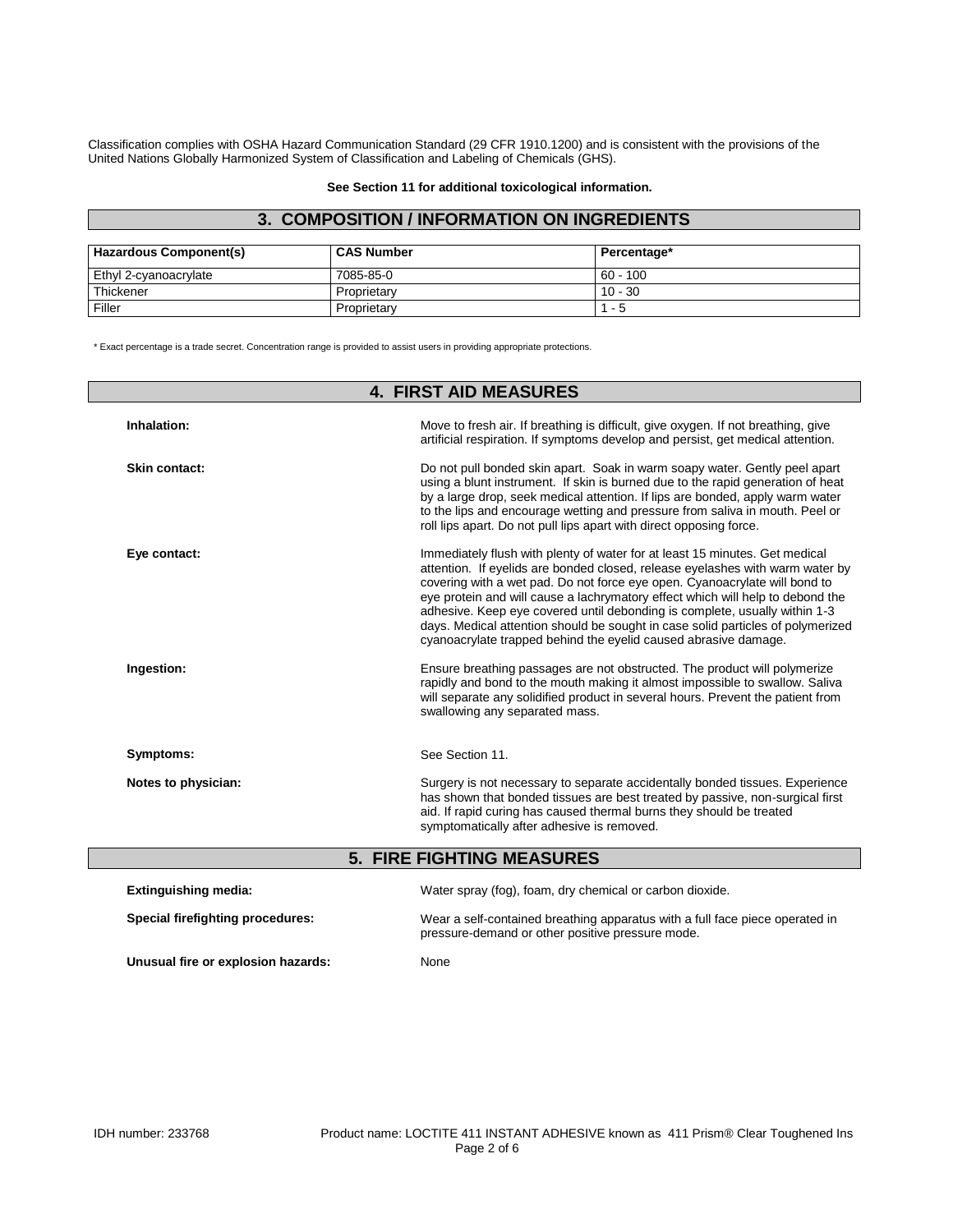**Hazardous combustion products:** Trace amounts of toxic and/or irritating fumes may be released and the use of breathing apparatus is recommended.

#### **6. ACCIDENTAL RELEASE MEASURES**

**Use personal protection recommended in Section 8, isolate the hazard area and deny entry to unnecessary and unprotected personnel.**

| <b>Environmental precautions:</b> | Ventilate area. Do not allow product to enter sewer or waterways.                                                                                                                                                                                          |
|-----------------------------------|------------------------------------------------------------------------------------------------------------------------------------------------------------------------------------------------------------------------------------------------------------|
| Clean-up methods:                 | Do not use cloths for mopping up. Flood with water to complete polymerization<br>and scrape off the floor. Cured material can be disposed of as non-hazardous<br>waste. Refer to Section 8 "Exposure Controls / Personal Protection" prior to<br>clean up. |

#### **7. HANDLING AND STORAGE**

Handling: **Handling: Prevent contact with eyes, skin and clothing.** Do not breathe vapor and mist. Wash thoroughly after handling. Avoid contact with fabric or paper goods. Contact with these materials may cause rapid polymerization which can generate smoke and strong irritating vapors, and cause thermal burns.

**Storage: Keep in a cool, well ventilated area away from heat, sparks and open flame.** Keep container tightly closed until ready for use.

**For information on product shelf life contact Henkel Customer Service at (800) 243-4874.**

#### **8. EXPOSURE CONTROLS / PERSONAL PROTECTION**

**Employers should complete an assessment of all workplaces to determine the need for, and selection of, proper exposure controls and protective equipment for each task performed.**

| Hazardous Component(s)         | <b>ACGIH TLV</b>                                                                                                                                         | <b>OSHA PEL</b>                                                    | <b>AIHA WEEL</b> | <b>OTHER</b> |
|--------------------------------|----------------------------------------------------------------------------------------------------------------------------------------------------------|--------------------------------------------------------------------|------------------|--------------|
| Ethyl 2-cyanoacrylate          | 0.2 ppm TWA                                                                                                                                              | None                                                               | None             | None         |
| Thickener                      | None                                                                                                                                                     | None                                                               | None             | None         |
| Filler                         | 10 mg/m3 TWA<br>Inhalable dust.<br>3 mg/m3 TWA<br>Respirable fraction.                                                                                   | 15 mg/m3 TWA Total<br>dust.<br>5 mg/m3 TWA<br>Respirable fraction. | None             | None         |
| <b>Engineering controls:</b>   | Use positive down-draft exhaust ventilation if general ventilation is insufficient<br>to maintain vapor concentration below established exposure limits. |                                                                    |                  |              |
| <b>Respiratory protection:</b> | Use NIOSH approved respirator if there is potential to exceed exposure<br>$limit(s)$ .                                                                   |                                                                    |                  |              |
| Eye/face protection:           | Safety goggles or safety glasses with side shields. Full face protection should<br>be used if the potential for splashing or spraying of product exists. |                                                                    |                  |              |
| <b>Skin protection:</b>        | Use nitrile gloves and aprons as necessary to prevent contact. Do not use<br>PVC, nylon or cotton.                                                       |                                                                    |                  |              |

## **9. PHYSICAL AND CHEMICAL PROPERTIES**

**Physical state:** Liquid **Color:** Clear Clear Clear Clear Clear Clear Clear Clear Clear Clear Clear Clear Clear Clear Clear Clear Clear<br>
Clear Color: Clear Clear Clear Clear Clear Clear Clear Clear Clear Clear Clear Clear Clear Clear Clear Clear **Odor threshold:**<br>pH: **Melting point/ range:**<br>Specific gravity:

**Irritating, Sharp**<br>Not available. Not applicable **Vapor pressure:**  $\leq 0.5$  mm hg (77 °F (25°C))<br> **Boiling point/range:**  $\leq 300$  °F (> 148.9 °C) None **Boiling point/range:** > 300 °F (> 148.9 °C) None **Specific gravity:** 1.05 at 75 °F (23.89 °C)

IDH number: 233768 Product name: LOCTITE 411 INSTANT ADHESIVE known as 411 Prism® Clear Toughened Ins Page 3 of 6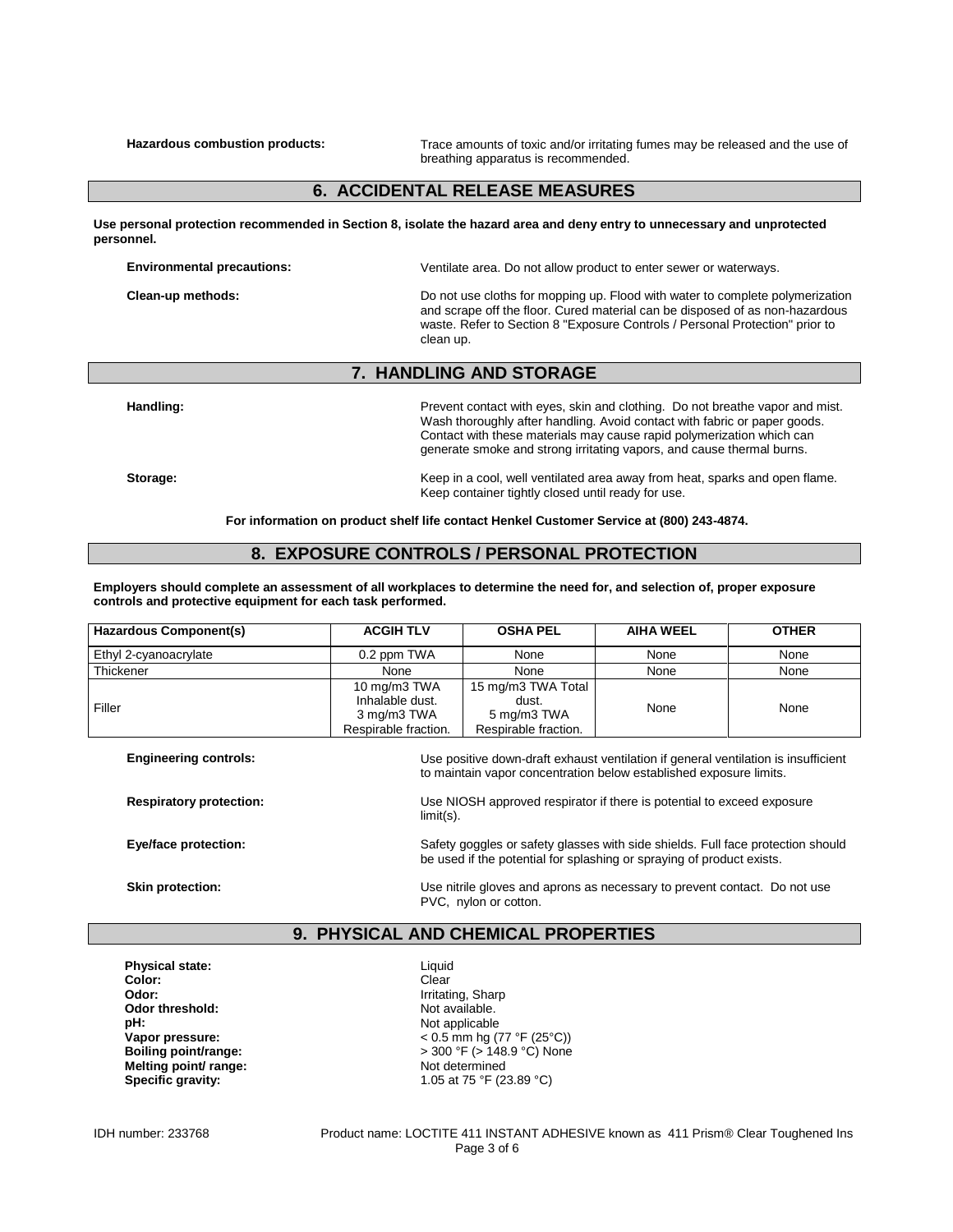| Vapor density:                           | 3 Approximately                                             |
|------------------------------------------|-------------------------------------------------------------|
| Flash point:                             | 86.95 °C (188.51 °F)                                        |
| Flammable/Explosive limits - lower:      | Not determined                                              |
| Flammable/Explosive limits - upper:      | Not determined                                              |
| Autoignition temperature:                | 485 °C (905°F)                                              |
| <b>Evaporation rate:</b>                 | Not available.                                              |
| Solubility in water:                     | Polymerises in presence of water.                           |
| Partition coefficient (n-octanol/water): | Not applicable                                              |
| <b>VOC content:</b>                      | < 2 %; < 20 q/l (California SCAQMD Method 316B) (Estimated) |
| Viscosity:                               | Not available.                                              |
| Decomposition temperature:               | Not available.                                              |

## **10. STABILITY AND REACTIVITY**

| Stability:                                  | Stable under recommended storage conditions.                                                          |  |
|---------------------------------------------|-------------------------------------------------------------------------------------------------------|--|
| Hazardous reactions:                        | Rapid exothermic polymerization will occur in the presence of water, amines, alkalis and<br>alcohols. |  |
| <b>Hazardous decomposition</b><br>products: | <b>None</b>                                                                                           |  |
| Incompatible materials:                     | Water, amines, alkalis and alcohols.                                                                  |  |
| <b>Reactivity:</b>                          | Not available.                                                                                        |  |
| Conditions to avoid:                        | Spontaneous polymerization.                                                                           |  |
|                                             | <b>11. TOXICOLOGICAL INFORMATION</b>                                                                  |  |
|                                             |                                                                                                       |  |

**Relevant routes of exposure:** Skin, Inhalation, Eyes

#### **Potential Health Effects/Symptoms**

| Inhalation:          | May cause respiratory tract irritation. Exposure to vapors above the established exposure limit<br>results in respiratory irritation, which may lead to difficulty in breathing and tightness in the<br>chest.                                                                                                                                                                                |
|----------------------|-----------------------------------------------------------------------------------------------------------------------------------------------------------------------------------------------------------------------------------------------------------------------------------------------------------------------------------------------------------------------------------------------|
| <b>Skin contact:</b> | May cause skin irritation. Bonds skin in seconds. Cyanoacrylates have been reported to cause<br>allergic reaction but due to rapid polymerization at the skin surface, an allergic response is rare.<br>Cyanoacrylates generate heat on solidification. In rare circumstances a large drop will burn the<br>skin. Cured adhesive does not present a health hazard even if bonded to the skin. |
| Eye contact:         | Irritating to eyes. Causes excessive tearing. Eyelids may bond.                                                                                                                                                                                                                                                                                                                               |
| Ingestion:           | Not expected to be harmful by ingestion. Rapidly polymerizes (solidifies) and bonds in mouth. It<br>is almost impossible to swallow.                                                                                                                                                                                                                                                          |

| Hazardous Component(s) | LD50s and LC50s | Immediate and Delayed Health Effects |
|------------------------|-----------------|--------------------------------------|
| Ethyl 2-cvanoacrylate  | None            | Irritant, Allergen, Respiratory      |
| Thickener              | None            | Irritant                             |
| Filler                 | None            | Irritant                             |

| Hazardous Component(s) | <b>NTP Carcinogen</b> | <b>IARC Carcinogen</b> | <b>OSHA Carcinogen</b><br>(Specifically Regulated) |
|------------------------|-----------------------|------------------------|----------------------------------------------------|
| Ethyl 2-cyanoacrylate  | No                    | No.                    | No                                                 |
| Thickener              | No                    | No                     | No                                                 |
| Filler                 | No                    | No                     | No                                                 |

# **12. ECOLOGICAL INFORMATION**

**Ecological information:** Not available.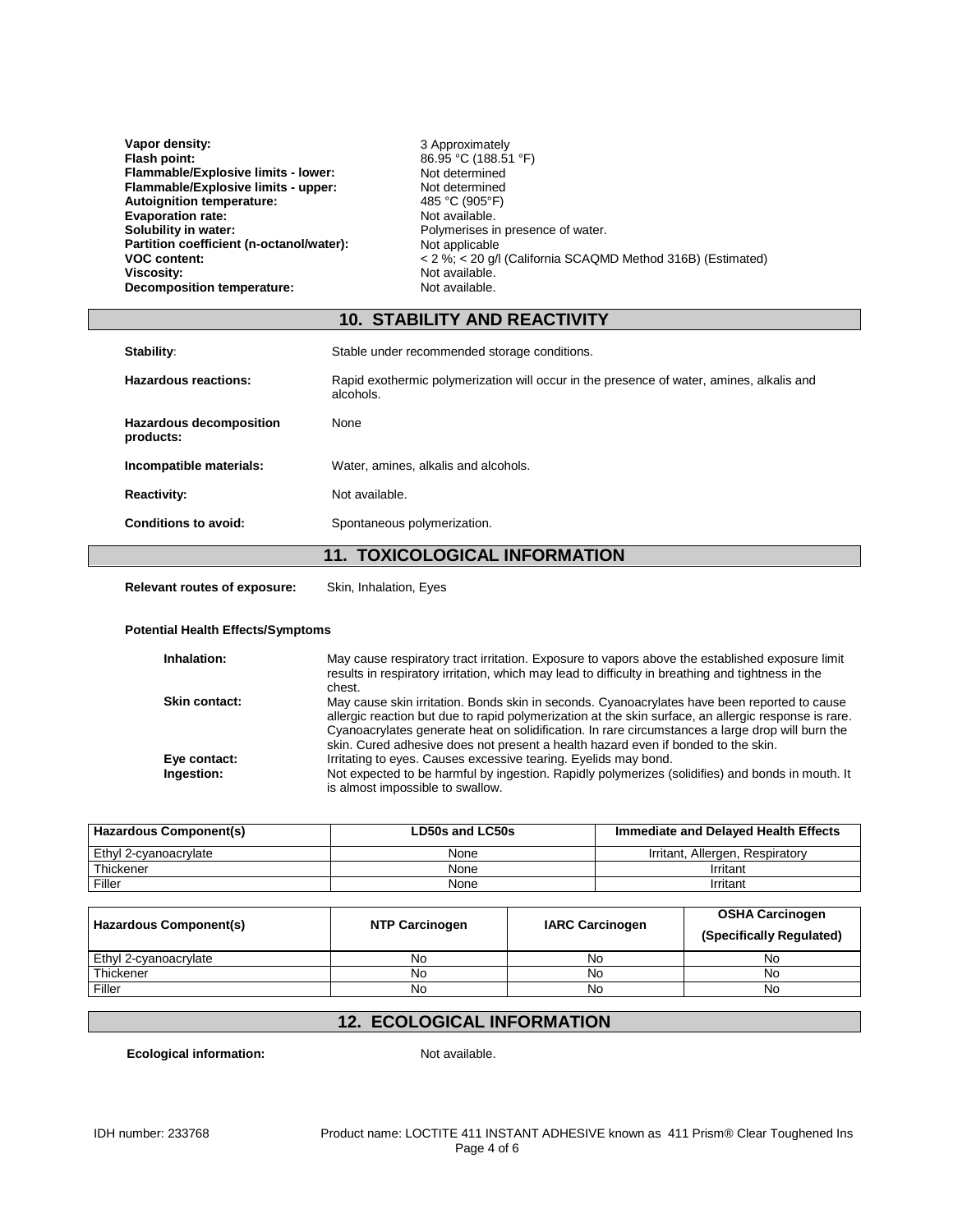| <b>13. DISPOSAL CONSIDERATIONS</b>                                                                                                                                          |                                                                                                                                                                                                               |  |  |
|-----------------------------------------------------------------------------------------------------------------------------------------------------------------------------|---------------------------------------------------------------------------------------------------------------------------------------------------------------------------------------------------------------|--|--|
| Information provided is for unused product only.                                                                                                                            |                                                                                                                                                                                                               |  |  |
| Recommended method of disposal:                                                                                                                                             | Follow all local, state, federal and provincial regulations for disposal.                                                                                                                                     |  |  |
| Hazardous waste number:                                                                                                                                                     | Not a RCRA hazardous waste.                                                                                                                                                                                   |  |  |
| <b>14. TRANSPORT INFORMATION</b>                                                                                                                                            |                                                                                                                                                                                                               |  |  |
| package/configuration.                                                                                                                                                      | The transport information provided in this section only applies to the material/formulation itself, and is not specific to any                                                                                |  |  |
| U.S. Department of Transportation Ground (49 CFR)<br>Proper shipping name:<br>Hazard class or division:<br>Identification number:<br>Packing group:                         | Combustible liquid, n.o.s. (Cyanoacrylate ester)<br>Combustible Liquid<br>NA 1993<br>Ш                                                                                                                        |  |  |
| <b>International Air Transportation (ICAO/IATA)</b><br>Proper shipping name:<br>Hazard class or division:<br>Identification number:<br>Packing group:<br><b>Exceptions:</b> | Aviation regulated liquid, n.o.s. (Cyanoacrylate ester)<br>9<br><b>UN 3334</b><br>Ш<br>Primary packs containing less than 500ml are unregulated by this mode of<br>transport and may be shipped unrestricted. |  |  |
| <b>Water Transportation (IMO/IMDG)</b><br>Proper shipping name:<br>Hazard class or division:<br>Identification number:<br>Packing group:                                    | Not regulated<br>None<br>None<br>None<br><b>15. REGULATORY INFORMATION</b>                                                                                                                                    |  |  |
|                                                                                                                                                                             |                                                                                                                                                                                                               |  |  |
| <b>United States Regulatory Information</b><br><b>TSCA 8 (b) Inventory Status:</b><br>TSCA 12 (b) Export Notification:                                                      | All components are listed or are exempt from listing on the Toxic Substances Control Act<br>Inventory.<br>None above reporting de minimis                                                                     |  |  |

#### **California Proposition 65:** This product contains a chemical known to the State of California to cause birth defects or

**CERCLA/SARA Section 311/312:**<br>CERCLA/SARA Section 313:

**Canada Regulatory Information**

**CEPA DSL/NDSL Status:** Contains one or more components listed on the Non-Domestic Substances List. All other components are listed on or are exempt from listing on the Domestic Substances List. Components listed on the NDSL must be tracked by all Canadian Importers of Record as required by Environment Canada. They may be imported into Canada in limited quantities. Please contact Regulatory Affairs for additional details.

#### **16. OTHER INFORMATION**

**This safety data sheet contains changes from the previous version in sections:** New Safety Data Sheet format.

**CERCLA/SARA Section 313:** None above reporting de minimis

other reproductive harm.

**Prepared by:** Catherine Bimler, Regulatory Affairs Specialist

**CERCLA/SARA Section 302 EHS:** None above reporting de minimis<br>**CERCLA/SARA Section 311/312:** Immediate Health, Reactive, Fire

**Issue date:** 08/04/2014

IDH number: 233768 Product name: LOCTITE 411 INSTANT ADHESIVE known as 411 Prism® Clear Toughened Ins Page 5 of 6